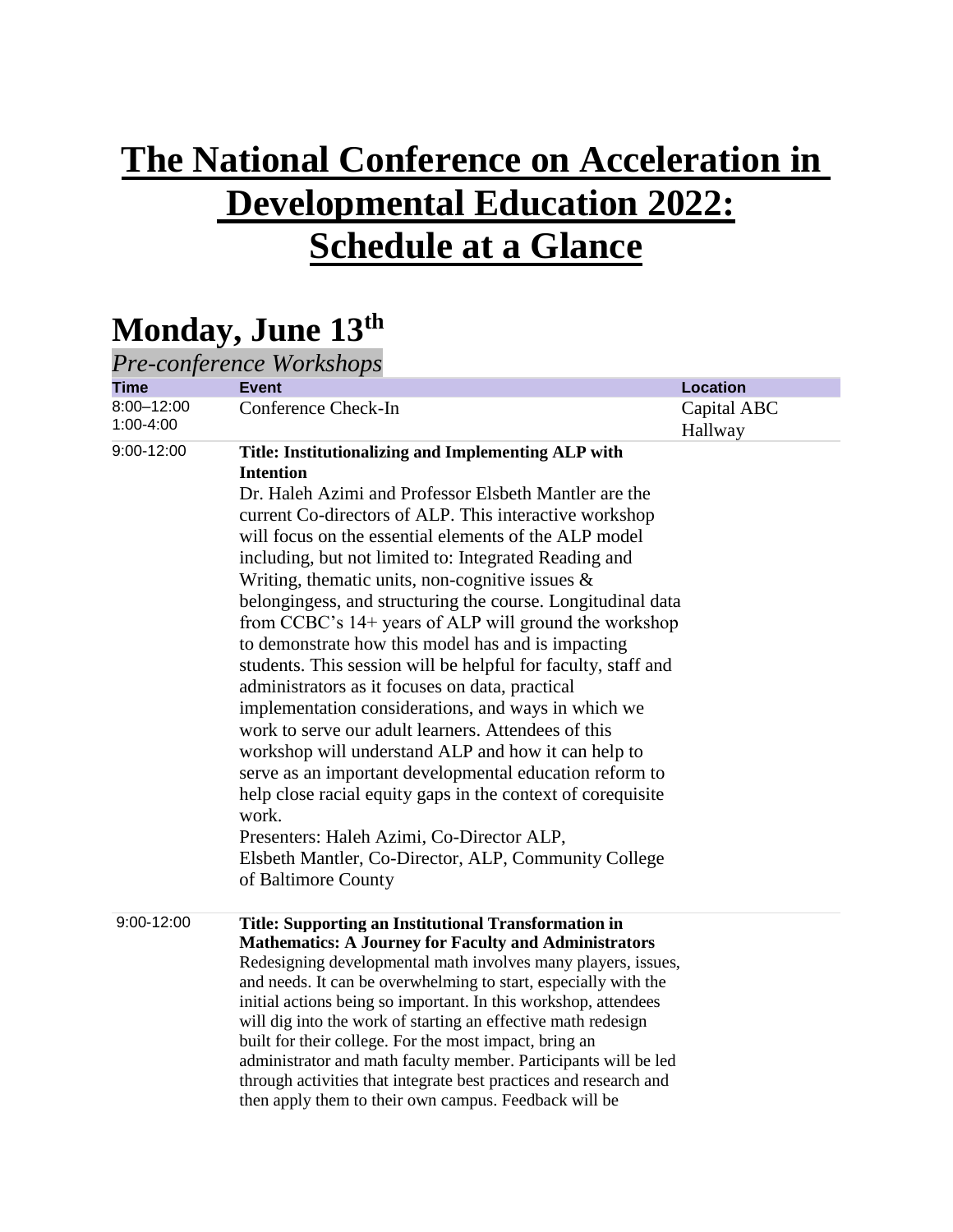|           | provided throughout so that progress is made. Attendees will               |
|-----------|----------------------------------------------------------------------------|
|           | leave with momentum and clarity, ready to move forward with                |
|           | redesign.                                                                  |
|           | Presenter: Kathleen Almy, Almy Education, Rock Valley                      |
|           | College                                                                    |
| 1:00-4:00 | Title: Four Post(?)-Pandemic Approaches to Teaching                        |
|           | <b>Accelerated Composition</b>                                             |
|           | While CADE has long been a locus of scholarship and                        |
|           | debate about accelerated learning, one missing element in                  |
|           | the conversation has been book-length scholarly                            |
|           | collections devoted entirely to ALP. This interactive                      |
|           | workshop will present research from one of the first: Just                 |
|           | in Time: Approaches to Teaching Accelerated                                |
|           | Composition. Jami Blaauw-Hara will focus on teaching                       |
|           | challenging reading, Mark Blaauw-Hara will consider how                    |
|           | to recast the instructor-student relationship through labor-               |
|           | based grading, Margaret Nelson Rodriguez will propose                      |
|           | ways for accelerating success through noncognitive                         |
|           | learning, and David Starkey will lead a discussion on                      |
|           | program development. The workshop will highlight                           |
|           | antiracist practices and take particular note of the                       |
|           | challenges of teaching in a post(?)-pandemic                               |
|           | environment.                                                               |
|           | Presenters: Jami Blaauw-Hara, North Central Michigan                       |
|           | College; Mark Blaauw-Hara, University of Toronto;                          |
|           | Margaret Nelson Rodriguez, El Paso Community College;                      |
|           | David Starkey, Santa Barbara City College                                  |
| 1:00-4:00 | <b>Title: Grant Use for Student Success and ALP</b>                        |
|           | Curriculum                                                                 |
|           | Attendees will learn more about the Community College                      |
|           | of Baltimore County's Mellon Foundation grant and how                      |
|           | this funding has been awarded to further the Humanities                    |
|           | for All initiative including contextualization, professional               |
|           | development, high impact practices, and enrichment                         |
|           | activities. Next, facilitators will speak about leveraging                 |
|           | this grant in order to create authentic accelerated                        |
|           | composition curriculum. Adjunct faculty will then present                  |
|           |                                                                            |
|           | their thematic units created with the support of the Mellon                |
|           | grant. This workshop will provide insight into a multi-year                |
|           | grant and the ways it has supported student success and the<br>humanities. |
|           |                                                                            |
|           | Presenters: Haleh Azimi, Murry Baskerville, Kelly Di                       |
|           | Giorgio, Elsbeth Mantler, Ingrid Garcia, Jenna Kotarides,                  |
|           | Donna Patnode, Timothy Reed, Monica Walker, Karin                          |
|           | Yearwood, Community College of Baltimore County                            |